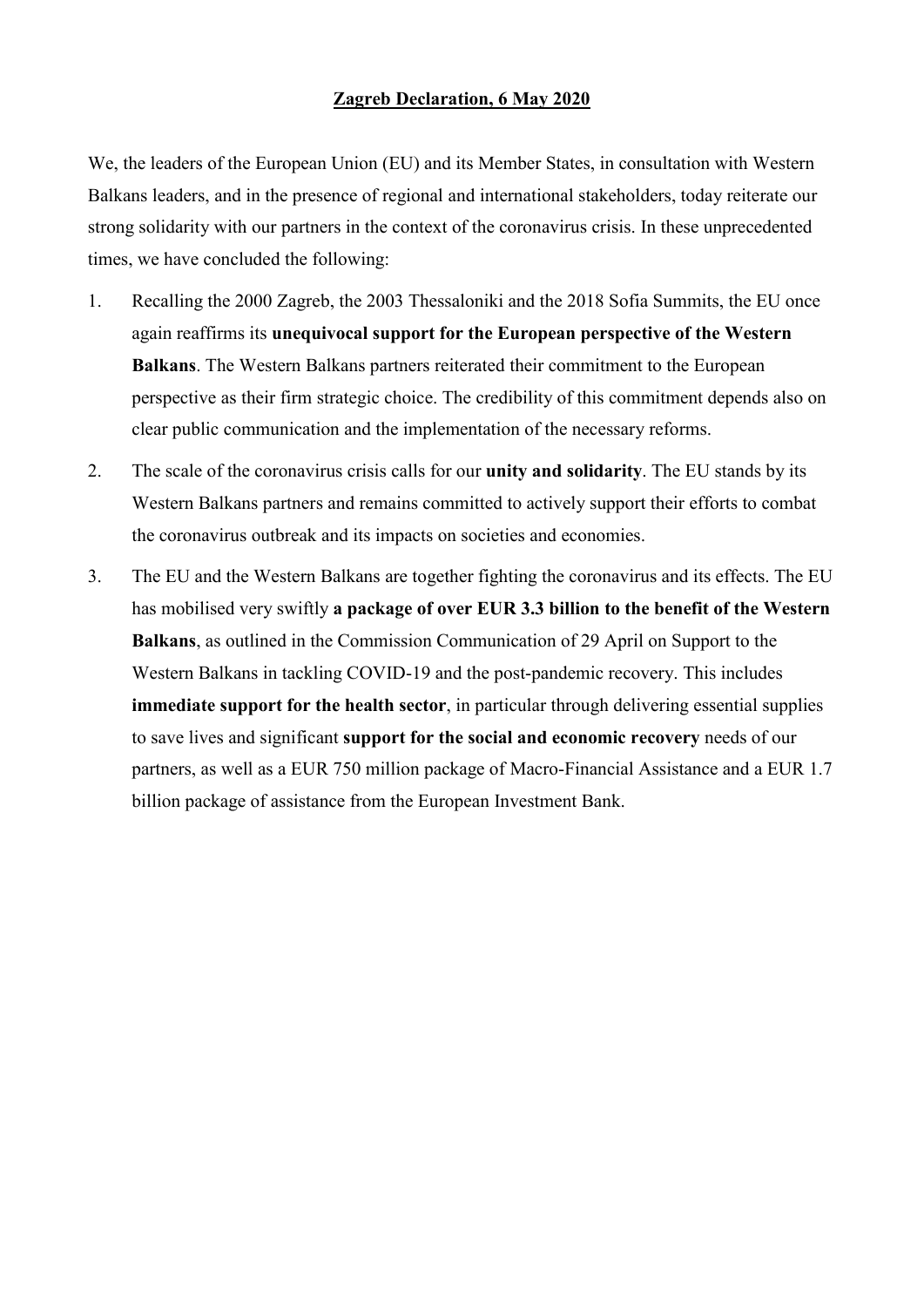- 4. The ongoing pandemic demonstrates how **the EU and the Western Balkans together are tackling common challenges**. This co-operation includes **joint procurement** and the **unrestricted trade-flow** of **protective personal equipment**, ensuring the fast flow of essential goods through **Green Lanes** linking the EU and Western Balkans, the supply by the EU of testing material to check the correct functioning of coronavirus tests in the Western Balkans as well as close cooperation with relevant health bodies.
- 5. The fact that **this support and cooperation goes far beyond what any other partner has provided** to the region deserves public acknowledgement. The EU also recognises the valuable support the Western Balkans have given during the pandemic to their immediate neighbours and towards the EU. This reflects the solidarity and mutual support the EU is built on. This cooperation and coordination should continue in the future, including throughout the exit and recovery phase.
- 6. The EU and the Western Balkans partners share the objective of a peaceful, strong, stable and united Europe, underpinned by our historical, cultural and geographical ties and by our mutual political, security and economic interests. The EU is determined to further **intensify its engagement** at all levels to support the region's political, economic and social transformation and welcomes the pledge of the **Western Balkans partners to uphold European values and principles** and to carry out necessary reforms thoroughly and vigorously. Increased EU assistance will be linked to tangible progress in the rule of law and in socio-economic reforms, as well as on the Western Balkans partners' adherence to EU values, rules and standards.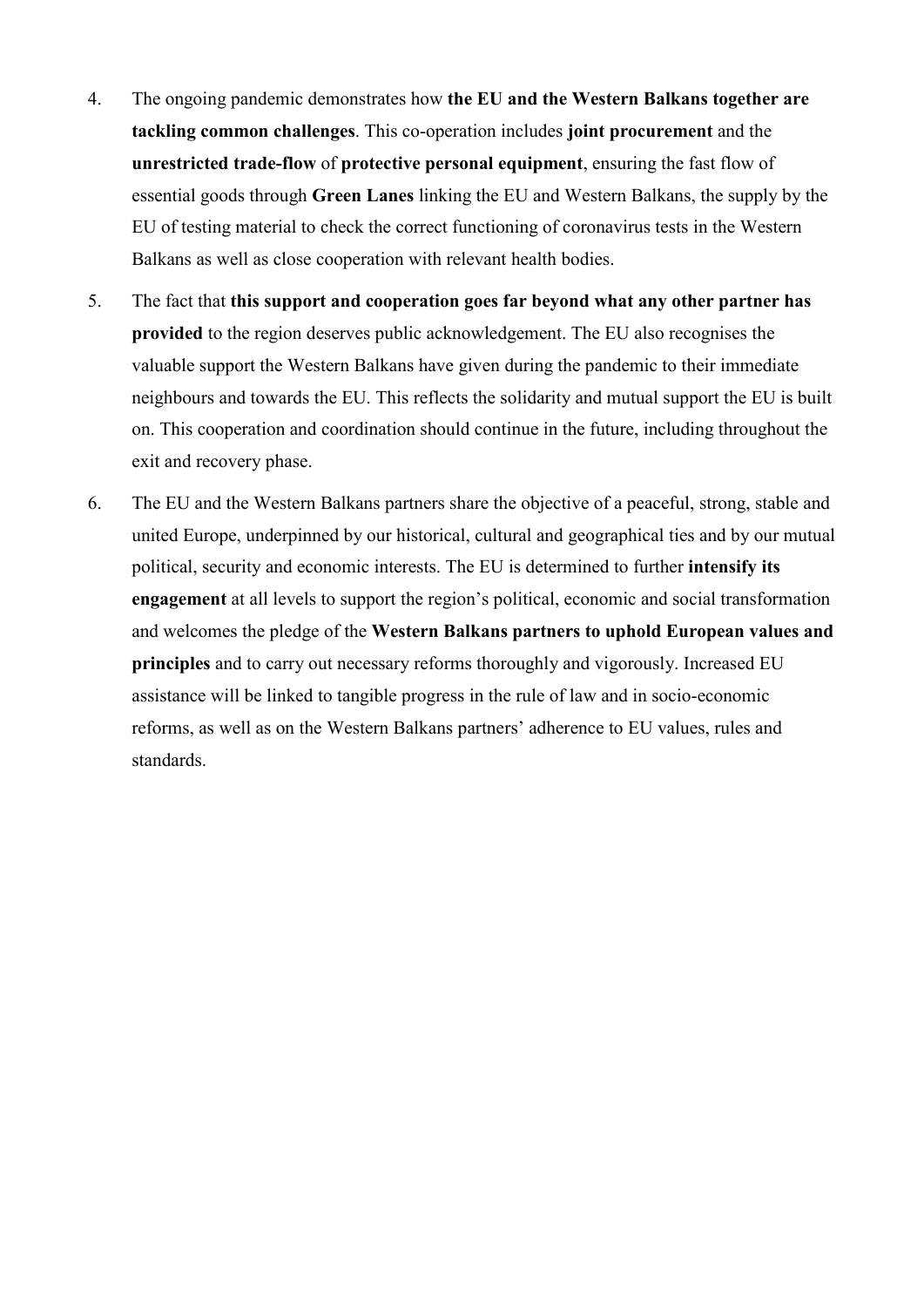- 7. The EU welcomes the strong commitment by the Western Balkans partners to the **primacy of democracy** and the **rule of law**, especially the **fight against corruption** and **organised crime**, **good governance**, as well as **respect for human rights**, **gender equality** and for **rights of persons belonging to minorities**. The Western Balkans leaders should ensure that fundamental values, democratic principles and the rule of law are strictly upheld and implemented, including while special and extraordinary measures to contain the coronavirus pandemic are in place. The societal transformation and the effective implementation of reforms rest on these foundations. Civil society and independent and pluralistic media as well as freedom of expression and protection of journalists play a crucial role in the process of democratisation.
- 8. We will reinforce our cooperation on addressing **disinformation** and other **hybrid** activities originating in particular from third-state actors seeking to undermine the European perspective of the region. Closer collaboration is needed in **resilience-building** and **cyber security**. **Strategic communication** is essential in this regard.
- 9. The EU fully supports the Western Balkans partners' pledge to inclusive **regional cooperation** and strengthening **good neighbourly relations,** including with EU Member States. Implementing bilateral agreements in good faith and with tangible results, including the Prespa Agreement with Greece and the Treaty on Good Neighbourly Relations with Bulgaria, remains important in this regard. Further and decisive efforts need to be devoted to **reconciliation** and regional stability, as well as to finding and implementing definitive, inclusive and binding solutions to partners' **bilateral disputes** and **issues** rooted in the legacy of the past, in line with international law and established principles, including the Agreement on Succession Issues. We welcome the recent appointment of the **EU Special Representative** for the Belgrade-Pristina Dialogue and other Western Balkan regional issues.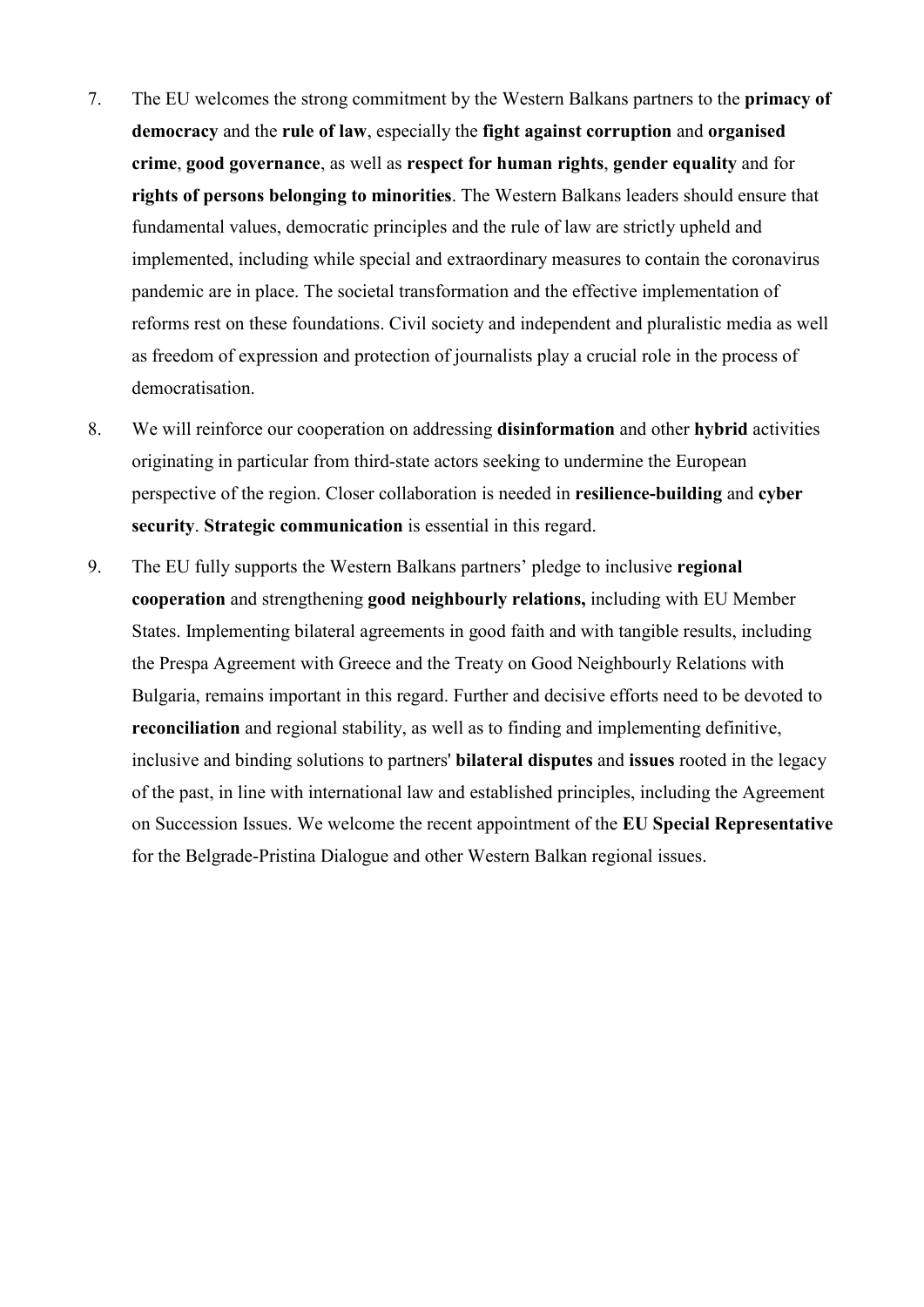- 10. The close cooperation of the Western Balkans in the framework of existing regional structures has shown its value in confronting the COVID-19 crisis. The EU will continue to support such **inclusive regional cooperation** and urges the Western Balkans leaders to fully exploit the potential of regional cooperation to facilitate the economic recovery after the crisis. This requires strong commitment by the entire region to continue deepening regional economic integration, building on EU rules and standards and thereby bringing the region and its companies closer to the EU Internal Market. Developing this dimension, including through the **Regional Economic Area (REA)**, can help make the region more attractive for investment.
- 11. Once we exit the immediate measures to contain the COVID-19 pandemic, a new phase of **close cooperation to tackle the significant socio-economic impact of the crisis** will follow. Building on the Communication of 29 April, the European Commission is invited to come forward with a **robust economic and investment plan** for the region aiming to **boost the economies** while improving their **competitiveness**, to better connect them within the region and with the EU. Investment is of utmost importance to spur the long-term recovery of the region and to support the necessary reforms to continue moving on the European path and to close the disparities by bringing the benefits to the region faster. The Western Balkans should transform into **functioning market economies** able to fully link to the EU's single market, to create jobs and entrepreneurial opportunities to improve the business and investment climate and to promote the rule of law. In this endeavour, a prominent role should be given to the association of the region to the EU's **climate**-related ambitions, in line with the Paris Agreement, to promoting the Green Agenda for the Western Balkans, as well as to furthering the digital economy and, strengthening **connectivity** in all its dimensions: transport, energy, digital and people-to-people, including tourism and culture. The focus should also be put on **social development**, and in particular on measures in the areas of health, education, social policy, and creating further **opportunities for the youth**.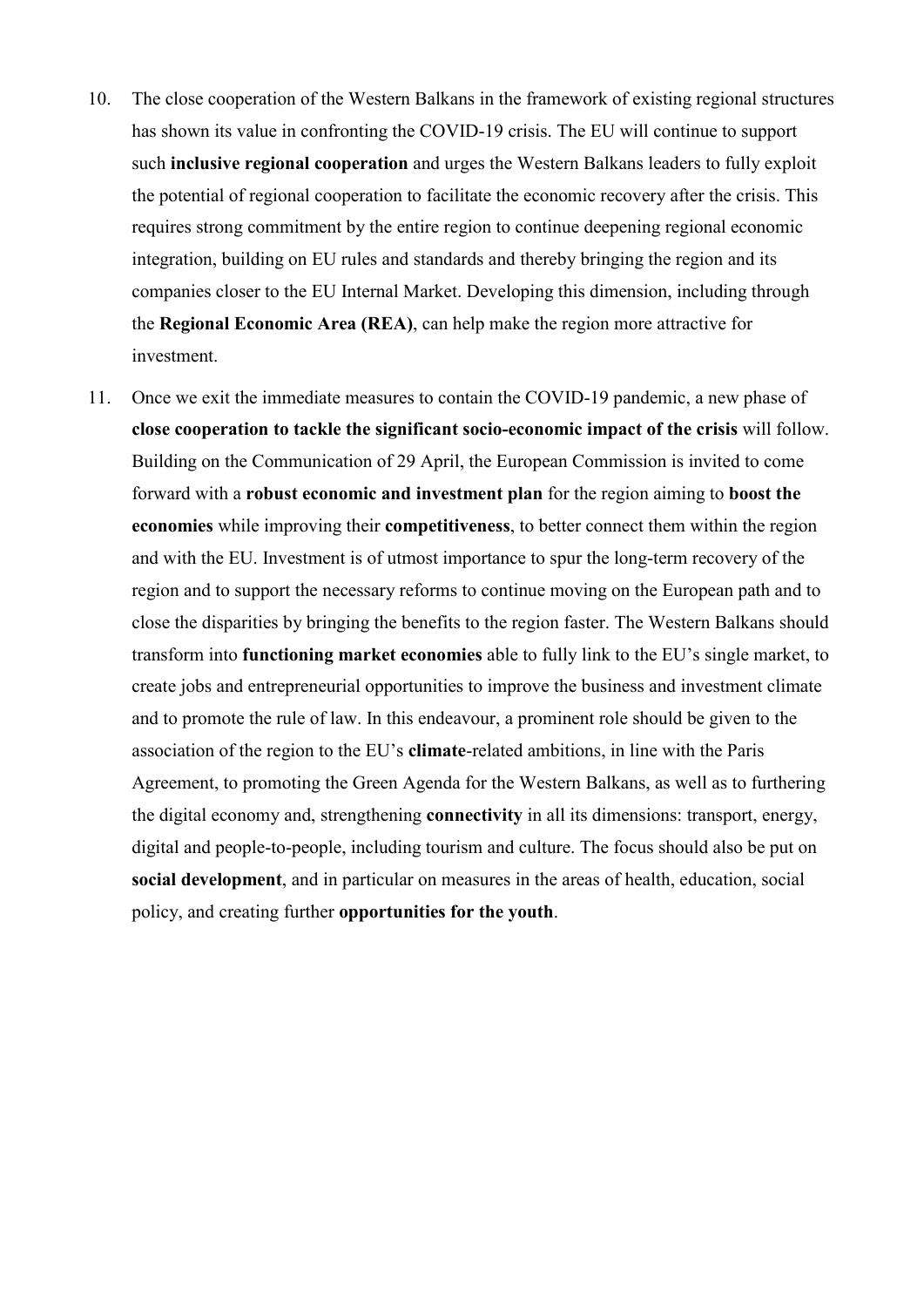- 12. The EU and the Western Balkans share a number of **security challenges** that demand coordinated individual and collective action. We agree to advance our cooperation on core security issues with more determination and in a more systematic way, including at **operational level**. The partners pledge to complement these efforts by developing inclusive instruments for intra-Western Balkans cooperation, drawing, where relevant, on EU tools and frameworks.
- 13. Preventing and countering **terrorism and extremism**, including the financing, radicalisation and return of foreign terrorist fighters require particular attention.
- 14. The EU and the Western Balkans partners recognise that results in the fight against **corruption and organised crime** are essential for the region's political and socio-economic transformation and for regional stability and security, which are in the best interest of their people. Stronger efforts and a solid track record are needed in these areas, building on the significant results achieved through IPA-funded activities.
- 15. The Western Balkans partners, in cooperation with the EU and with each other, will continue to take resolute actions against **human trafficking, drug cultivation, money laundering and smuggling of human beings and drugs**. The **fight against the illicit trafficking of weapons** provides an excellent example of how we can increase our security when we work together towards a common objective.
- 16. Our cooperation to tackle **migration challenges**, including combating the smuggling of migrants has demonstrated its value and will be further developed and profit from tools such as the cooperation with Frontex, EASO and Europol. The remaining Frontex status agreements should be concluded without delay. The EU will continue to support the improvement of reception capacities in the Western Balkans.
- 17. **Energy security** should be prioritised, including the **diversification** of sources and routes.